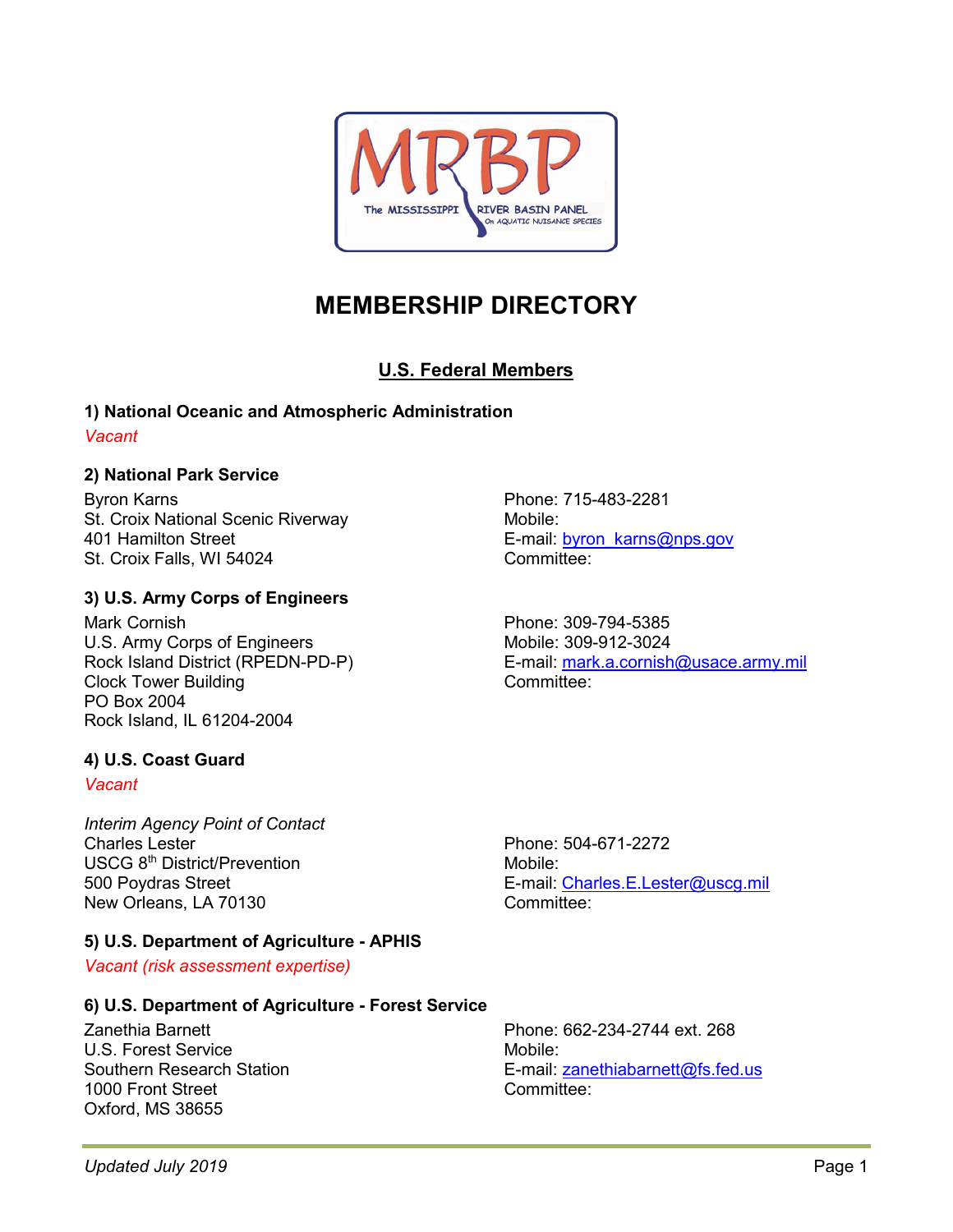## **7) U.S. Environmental Protection Agency**

Bill Bolen U.S. Environmental Protection Agency Great Lakes National Program Office 77 W. Jackson Blvd. G-9J Chicago, IL 60604

#### **8) U.S. Fish and Wildlife Service**

Amy McGovern U.S. Fish and Wildlife Service 5600 American Blvd. West, Suite 990 Bloomington, MN 55437-1458

#### **9) U.S. Geological Survey**

Duane Chapman Columbia Environmental Research Center 4200 New Haven Road Columbia, MO 65201

Phone: 312-353-6316 Mobile: E-mail: [Bolen.Bill@epa.gov](mailto:Bolen.Bill@epa.gov) Committee:

Phone: 612-713-5109 Mobile: 612-875-9544 E-mail: [amy\\_mcgovern@fws.gov](mailto:amy_mcgovern@fws.gov) Committee:

Phone: 573-876-1866 Mobile: 573-355-0257 E-mail: [dchapman@usgs.gov](mailto:dchapman@usgs.gov) Committee: Research and Risk Assessment

# **Canada Federal Member**

#### **1) Department of Fisheries and Oceans Canada**

Brendan Spearin Department of Fisheries and Oceans Canada 501 University Crescent Winnipeg, MB R3T 2N6

#### *Alternate*

Becky Cudmore Department of Fisheries and Oceans Canada 867 Lakeshore Rd. Burlington, ON Canada L7R 4A6

Phone: 204-984-6425 Mobile: E-mail: [brendan.spearin@dfo-mpo.gc.ca](mailto:brendan.spearin@dfo-mpo.gc.ca) Committee:

Phone: 905-336-4474 Mobile: 905-975-1234 E-mail: [Becky.Cudmore@dfo-mpo.gc.ca](mailto:Becky.Cudmore@dfo-mpo.gc.ca) **Committee**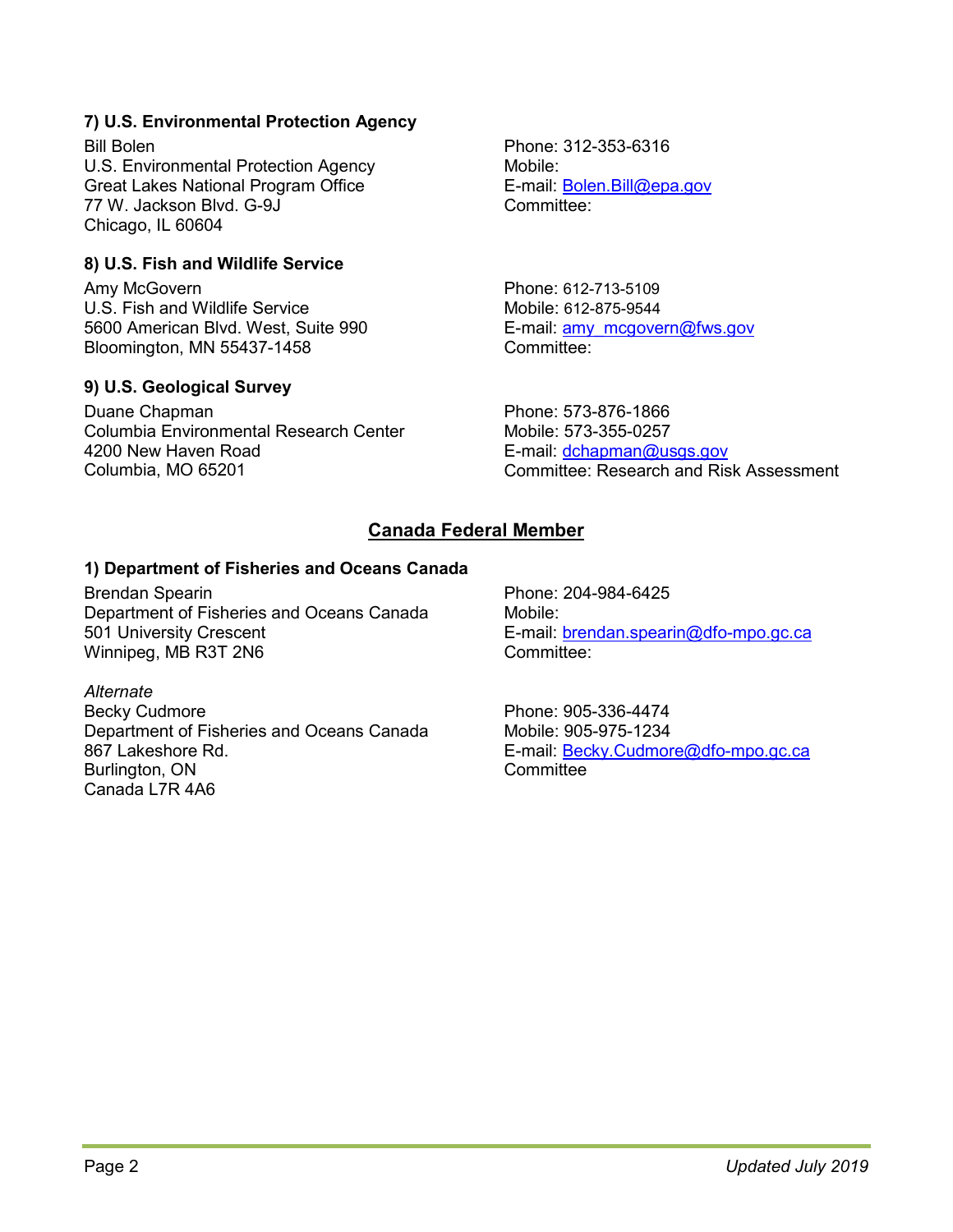# **State Members**

#### **1) Alabama**

Steven Rider Alabama Div. of Wildlife and Freshwater Fisheries 64 North Union Street, Suite 551 Montgomery, AL 36130

### **2) Arkansas**

Jimmy Barnett Arkansas Game and Fish Commission 915 East Sevier Benton, AR 72015

#### *Alternate*

Brian Wagner Arkansas Game & Fish Commission 915 E. Sevier Street Benton, AR 72015

### **3) Colorado**

Elizabeth Brown Invasive Species Coordinator Colorado Parks and Wildlife 6060 Broadway Denver, CO 80216

# **4) Illinois**

Kevin Irons Illinois Department of Natural Resources One Natural Resources Way Springfield, IL 62702-1271

# **5) Indiana**

Eric Fischer Aquatic Invasive Species Coordinator Indiana Department of Natural Resources 402 W. Washington Street, Rm W273 Indianapolis, IN 46204

#### *Alternate*

Doug Keller Indiana Department of Natural Resources 402 W. Washington Street, Rm W273 Indianapolis, IN 46204

Phone: 334-850-6123 Mobile: 334-332-9515 E-mail: [steve.rider@dcnr.alabama.g](mailto:steve.rider@dcnr.alabama.)ov Committee:

Phone: 877-847-2690 ext. 2120 Mobile: 501-912-6843 E-mail: [Jimmy.Barnett@agfc.ar.gov](mailto:Jimmy.Barnett@agfc.ar.gov) Committee: Chair, Prevention and Control **Committee** 

Phone: 877-847-2690 Mobile: E-mail: [Brian.Wagner@agfc.ar.gov](mailto:Brian.Wagner@agfc.ar.gov) Committee: Research and Risk Assessment

Phone: 303-291-7362 Mobile: 303-547-8690 E-mail: [elizabeth.brown@state.co.us](mailto:elizabeth.brown@state.co.us) Committee:

Phone: 217-557-0719 Mobile: E-mail: [kevin.irons@illinois.gov](mailto:kevin.irons@illinois.gov) Committee:

Phone: 317-234-3883 Mobile: E-mail: [efischer@dnr.in.gov](mailto:efischer@dnr.in.gov) Committee: Prevention and Control; Research and Risk Assessment

Phone: 317-232-4093 Mobile: E-mail: [dkeller@dnr.in.gov](mailto:dkeller@dnr.in.gov) Committee: Prevention and Control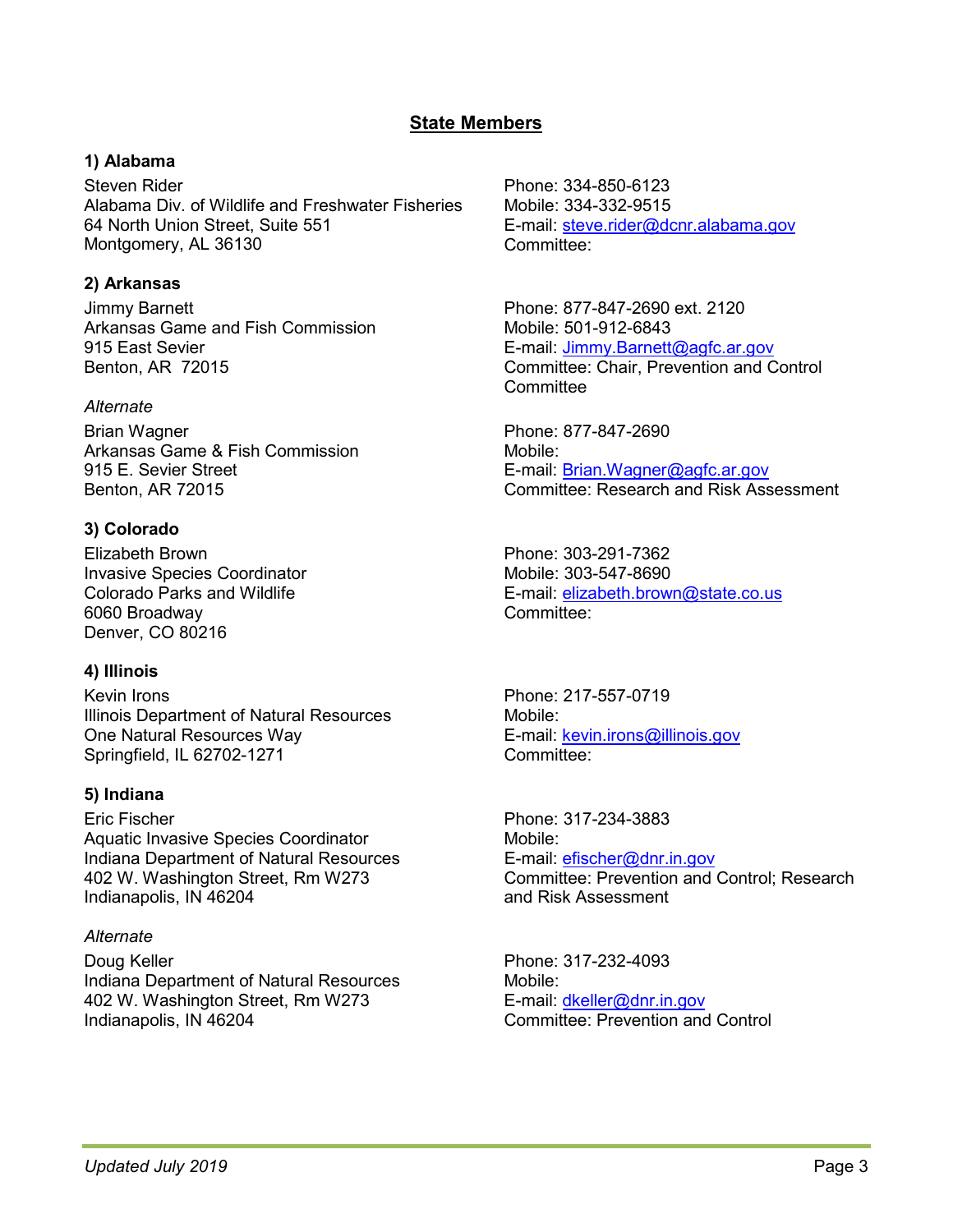#### **6) Iowa**

Kim Bogenschutz Iowa Department of Natural Resources 1436 255th Street Boone, IA 50036

#### *Alternate*

Jason Euchner Iowa Department of Natural Resources 1436 255th St. Boone, IA 50036

### **7) Kansas**

Chris Steffen Aquatic Nuisance Species Coordinator Kansas Dept of Wildlife, Parks and Tourism 1830 Merchant Street Emporia, KS 66801

### **8) Kentucky**

Andrew Stump Kentucky Dept. of Fish and Wildlife Resources #1 Sportsman's Lane Frankfort, KY 40601

#### *Alternate*

Jessica Morris Kentucky Dept. of Fish and Wildlife Resources 30 Scenic Acres Drive Murray, KY 42071

#### **9) Louisiana**

Rob Bourgeois Louisiana Department of Wildlife and Fisheries 1213 North Lakeshore Dr. Lake Charles LA 70601

#### **10) Minnesota**

Heidi Wolf Minnesota Department of Natural Resources Ecological and Water Resources Box25, 500 Lafayette Road St. Paul, MN 55155-4025

#### **11) Mississippi**

Dennis Riecke Mississippi Dept of Wildlife, Fisheries, & Parks 1505 Eastover Drive Jackson, MS 39211-6374

Phone: Mobile: 515-290-0540 E-mail: [Kim.Bogenschutz@dnr.iowa.gov](mailto:Kim.Bogenschutz@dnr.iowa.gov) Committee: Prevention and Control

Phone: Mobile: 515-230-4789 E-mail: [jason.euchner@dnr.iowa.gov](mailto:jason.euchner@dnr.iowa.gov) Committee: Research and Risk Assessment

Phone: 620-342-0658 Mobile: 785-230-2033 E-mail: [chris.steffen@ks.gov](mailto:chris.steffen@ks.gov) Committee: Prevention and Control; Research and Risk Assessment

Phone: 502-564-7109 x-4526 Mobile: E-mail: [Andrew.Stump@ky.gov](mailto:Andrew.Stump@ky.gov)  Committee: Research and Risk Assessment

Phone: (270) 759-5295 Mobile: E-mail: [jessica.morris@ky.gov](mailto:jessica.morris@ky.gov) Committee:

Phone: 225-765-0765 Mobile: Email: [rbourgeois@wlf.la.gov](mailto:rbourgeois@wlf.la.gov) Committee:

Phone: 651-259-5152 Mobile: Email: [heidi.wolf@state.mn.us](mailto:heidi.wolf@state.mn.us) Committee: Education and Outreach

Phone: 601-432-2207 Mobile: E-mail: dennis.riecke@wfp.ms.gov Committee: Outreach and Education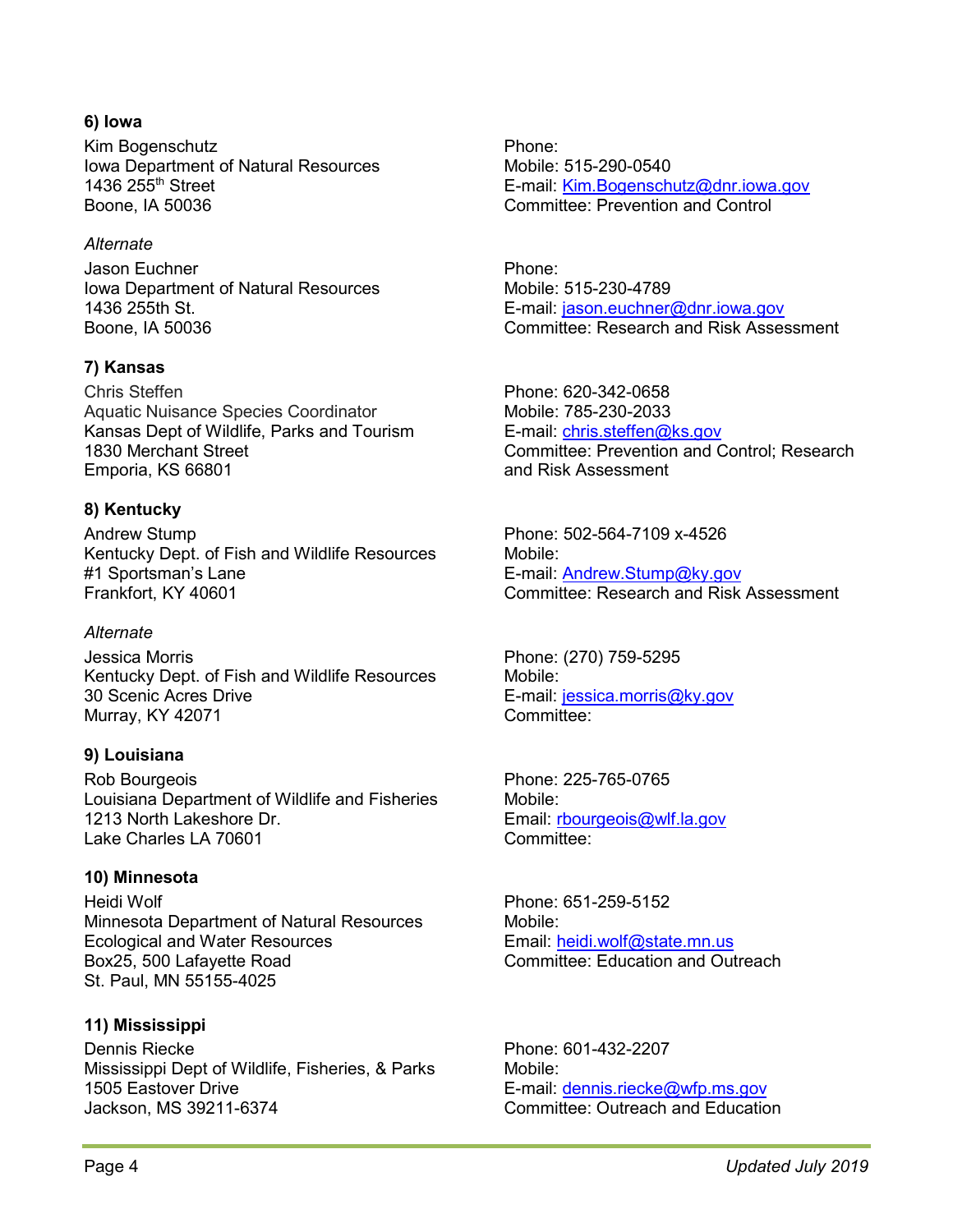#### **12) Missouri**

Kenda Flores Missouri Department of Conservation 412 S Killingsworth Bolivar, MO 65613-1872

#### *Alternate*

Mike Mitchell Missouri Department of Conservation P.O. Box 180 Jefferson City, MO 65102-0180

#### **13) Montana**

*vacant*

#### *Alternate*

Eileen Ryce Montana Fish, Wildlife, and Parks 1420 East 6th Avenue Helena, MT 59620

#### **14) Nebraska**

Allison Zach 506 Hardin Hall University of Nebraska-Lincoln 3310 Holdrege Street Lincoln, NE 68583-0995

#### **15) North Carolina**

Christian Waters North Carolina Wildlife Resources Commission Division of Inland Fisheries 1721 Mail Service Center Raleigh, NC 27699-1721

#### **16) North Dakota**

Jessica Howell ANS Coordinator North Dakota Game and Fish 3320 E. Lakeside Rd. Jamestown, ND 58401

# **17) Ohio**

John Navarro Ohio Department of Natural Resources 2045 Morse Road, Building G Columbus, OH 43229

Phone: 417-326-5189 x1844 Mobile: E-mail: [Kenda.flores@mdc.mo.gov](mailto:Kenda.flores@mdc.mo.gov) Committee:

Phone: 573-522-4115, ext. 3152 Mobile: E-mail: [Michael.Mitchell@mdc.mo.gov](mailto:Michael.Mitchell@mdc.mo.gov) Committee:

Phone: 406-444-2448 Mobile: E-mail: [eryce@mt.gov](mailto:eryce@mt.gov) Committee: Prevention and Control

Phone: 402-472-3133 Mobile: E-mail: [azach3@nebraska.gov](mailto:azach3@nebraska.gov) Committee:

Phone: 919-707-0221 Mobile: 919-810-1758 E-mail: [christian.waters@ncwildlife.org](mailto:christian.waters@ncwildlife.org%3cmailto:christian.waters@ncwildlife.org) Committee:

Phone: [701-368-8368](tel:%28701%29%20368-8368) Mobile: E-mail: *imhowell@nd.gov* Committee:

Phone: 614-265-6346 Mobile: E-mail: [john.navarro@dnr.state.oh.us](mailto:john.navarro@dnr.state.oh.us) Committee: Prevention and Control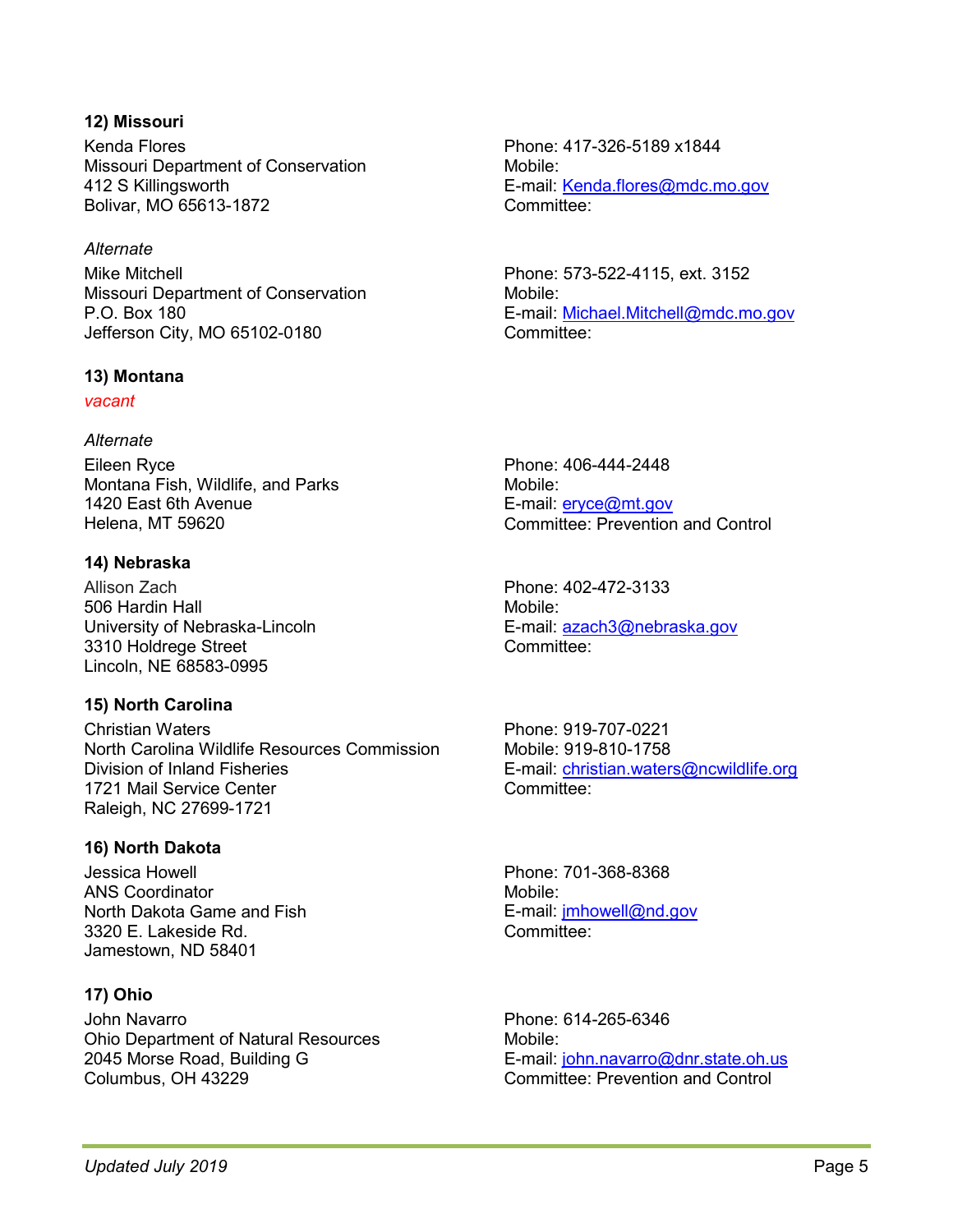#### *Alternate*

Eugene Braig School of Environment and Natural Resources The Ohio State University 2021 Coffey Rd. Columbus, OH 43210

## **18) Oklahoma**

Curtis Tackett Oklahoma Department of Wildlife Conservation Fisheries Division, ANS Program 9097 N 34th St 51 W Porter, Oklahoma 74454

#### **19) Pennsylvania**

*Vacant*

### **20) South Dakota**

Mike Greiner South Dakota Game and Fish 20641 SD HWY 1806 Fort Pierre, SD 57532

### **21) Tennessee**

David Roddy Tennessee Wildlife Resources Agency P.O. Box 40747 Ellington Agricultural Center Nashville, TN 37204

# **22) Texas**

Monica McGarrity Texas Parks and Wildlife Department 4200 Smith School Rd. Austin, TX 78744

# **23) Virginia**

Mike Pinder Virginia Dept of Game and Inland Fisheries 2206 S. Main Street, Suite C Blacksburg, VA 24060

# **24) West Virginia**

Katherine Zipfel West Virginia DNR Wildlife Resources 2311 Ohio Ave. Parkersburg, WV 26101

Phone: 614-292-3823 Mobile: E-mail: [braig.1@osu.edu](mailto:braig.1@osu.edu) Committee: Research and Risk Assessment

Phone: 918-683-1031 Mobile: 405-365-5060 E-mail: curtis.tackett@odwc.ok.gov Committee: Outreach and Education

Phone: 605-223-7706 Mobile: E-mail: [Mike.Greiner@state.sd.us](mailto:Mike.Greiner@state.sd.us) Committee:

Phone: 615-781-6570 Mobile: E-mail: [david.roddy@tn.gov](mailto:david.roddy@tn.gov) Committee: Outreach and Education

Phone: 512-389-8292 Mobile: 512-552-3465 E-mail: [monica.mcgarrity@tpwd.texas.gov](mailto:monica.mcgarrity@tpwd.texas.gov) Committee:

Phone: 540-961-8304 Mobile: E-mail: [mike.pinder@dgif.virginia.gov](mailto:mike.pinder@dgif.virginia.gov) Committee:

Phone: 304-420-4550 Mobile: E-mail: [Katherine.J.Zipfel@wv.gov](mailto:Katherine.J.Zipfel@wv.gov) Committee: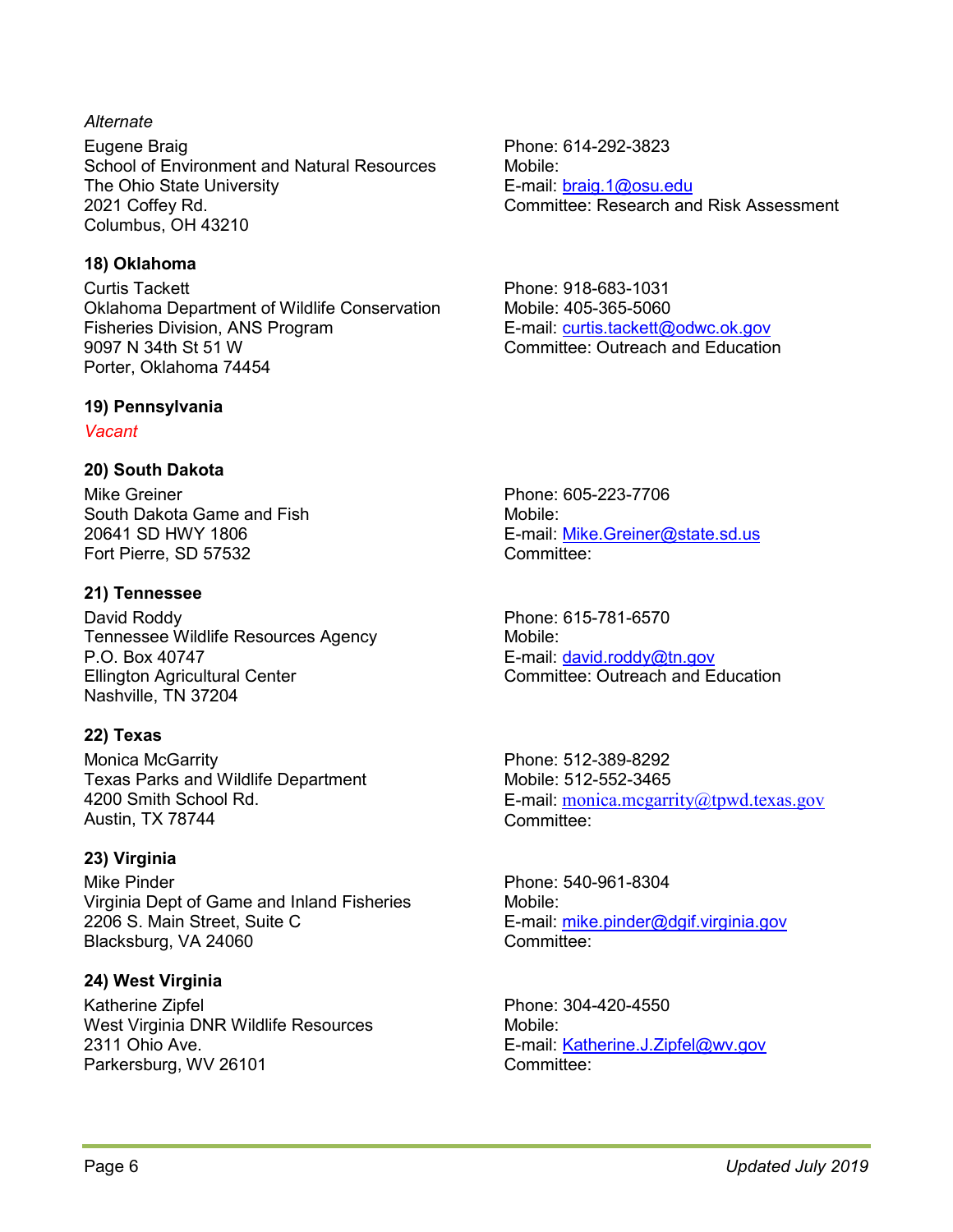#### **25) Wisconsin**

Robert Wakeman Wisconsin Department of Natural Resources 141 NW Barstow St., Rm. 180 Waukesha, WI 53188

#### *Alternate*

Tim Campbell University of Wisconsin Extension / Sea Grant 445 Henry Mall Madison, WI 53706

#### **26) Wyoming**

Beth Bear Wyoming Game and Fish Department 1212 S. Adams Laramie, WY 82070

Phone: 262-574-2149 Mobile: E-mail: [robert.wakeman@wisconsin.gov](mailto:robert.wakeman@wisconsin.gov) Committee:

Phone: 608-265-3727 Mobile: 203-501-7855 E-mail: [Tim.Campbell@uwex.edu](mailto:Tim.Campbell@uwex.edu) Committee: Outreach and Education

Phone: 307-721-1373 Mobile: E-mail: [beth.bear@wyo.gov](mailto:beth.bear@wyo.gov) Committee:

### **Regional Member**

#### **1) Mississippi Interstate Cooperative Resource Association (MICRA)**

Brian Canaday Missouri Department of Conservation P.O. Box 180 2901 West Truman Blvd Jefferson City, MO 65102-0180

Phone: 573-522-4115 x-3174 Mobile: 573-508-9491 E-mail: [micra@micrarivers.org](mailto:micra@micrarivers.org) Committee:

# **Tribal Authorities**

**1)** *Vacant*

# **Private Environmental / User Groups**

**1)** *Vacant*

*2) Vacant*

# **Private Commercial**

- **1)** *Vacant*
- **2)** *Vacant*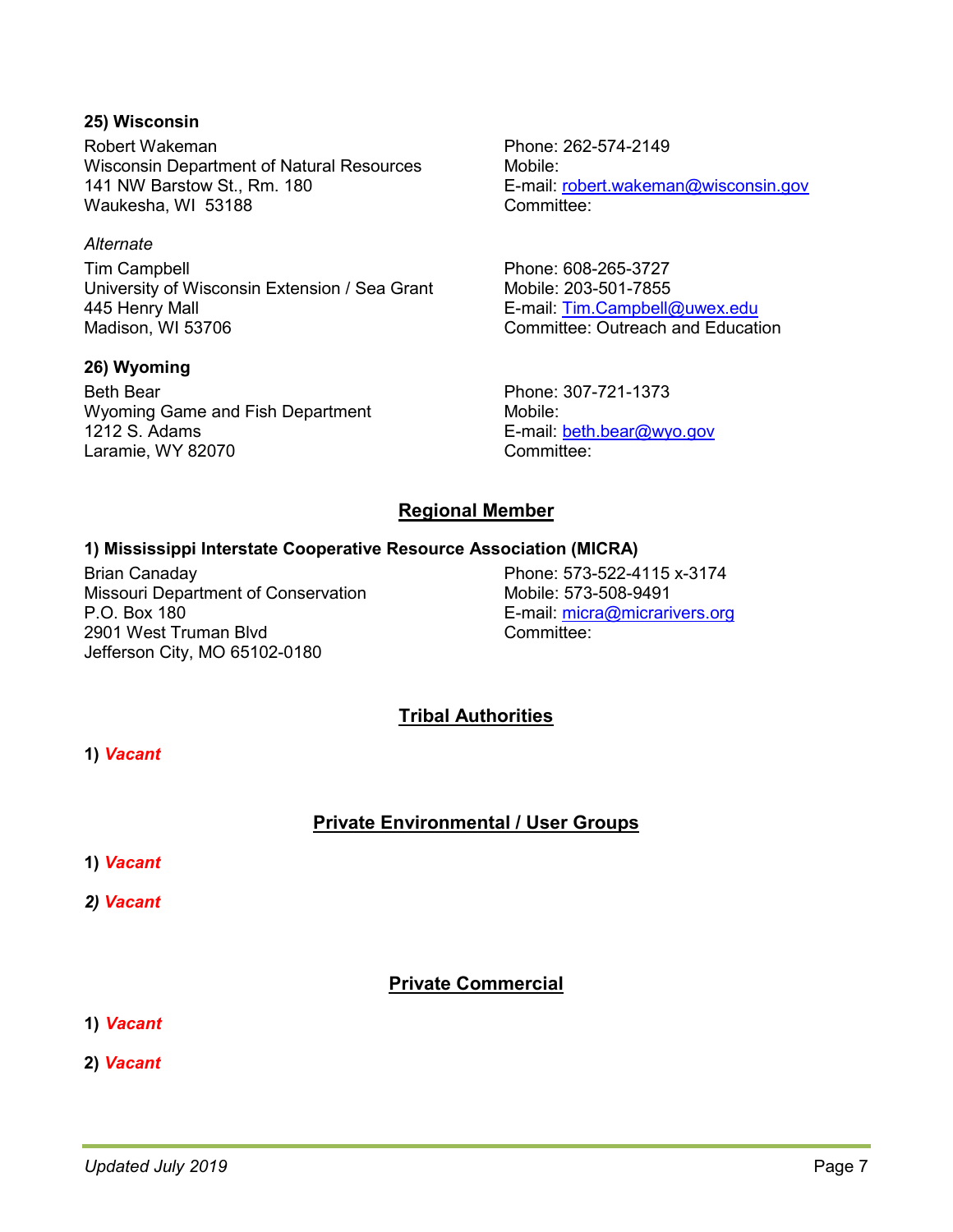# **University / Research**

#### **1) National Sea Grant Program (Upper Basin)**

Patrice Charlebois Illinois-Indiana Sea Grant College Program c/o Chicago Botanic Garden 1000 Lake Cook Road Glencoe, IL 60022

#### **2) National Sea Grant Program (Lower Basin)**

Julie Anderson Lively LSU Agcenter & Louisiana Sea Grant 114 Renewable Natural Resources Building Baton Rouge, LA 70803

#### **3) University of Minnesota**

Peter Sorensen Dept. Fisheries, Wildlife and Conservation Biology University of Minnesota 2003 Upper Bufford Circle St. Paul, MN 55108

Phone: 847-242-6441 Mobile: E-mail: [charlebo@illinois.edu](mailto:charlebo@uiuc.edu) Committee: Outreach and Education

Phone: 225-578-0771 Mobile: E-mail: [JAnderson@agcenter.lsu.edu](mailto:JAnderson@agcenter.lsu.edu) Committee: Outreach and Education

Phone: 612-624-4997 Mobile: 651-324-5641 E-mail: [soren003@umn.edu](mailto:soren003@umn.edu) Committee: Research and Risk Assessment

# **At-Large Membership**

**1) Luci Cook Hildreth** (September 2016 – August 2020) **Lower Colorado River Authority Match Coloration Phone: 512-585-2609** Education and Recreation Programs E-mail: [lucicook1@gmail.com](mailto:lucicook1@gmail.com)

**Private Citizen Phone: 715-779-9595** 

- **3)** *Vacant*
- *4) Vacant*
- *5) Vacant*
- *6) Vacant*
- *7) Vacant*
- *8) Vacant*

Committee: Outreach and Education (Chair)

**2) Michael Hoff** (July 2017 – June 2021) 81922 State Highway 13 **E-mail:** [michaelhhoff@comcast.net](mailto:michaelhhoff@comcast.net) Washburn, WI 54891 Committee: Research and Risk Assessment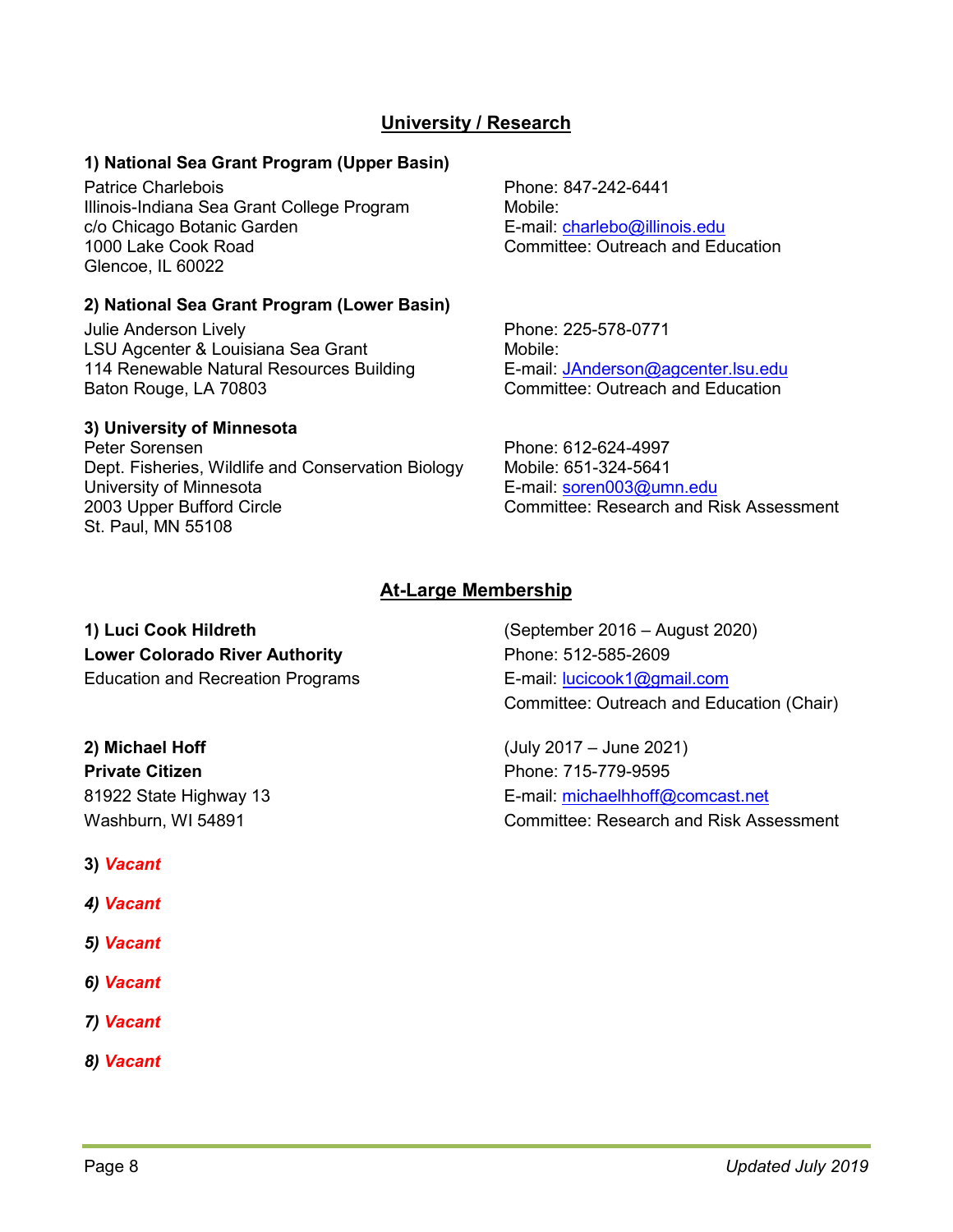## **Non-Voting Members / Interested Parties**

Jon Amberg U.S. Geological Survey Upper Midwest Environmental Sciences Center 2630 Fanta Reed Road La Crosse, WI 54603

Nicole Athearn National Park Service 105I Anheuser-Busch Natural Resources Bldg. University of Missouri Columbia, MO 65211

Kelly Baerwaldt U.S. Fish and Wildlife Service 555 Lester Ave Onalaska, WI 54650

Matthew Barnes Department of Biological Sciences University of Notre Dame Notre Dame, IN 46556

Lindsay Chadderton The Nature Conservancy Great Lakes Project Notre Dame Environmental Change Initiative 1400 East Angela Blvd, Unit 117 South Bend, IN 46617

Connor Chance-Ossowski Kansas Dept of Wildlife, Parks and Tourism 1830 Merchant Street Emporia, KS 66801

Pat Conzemius Executive Vice President Wildlife Forever 5350 Hwy 61 N. Suite 7 White Bear Lake, MN 55110

John Damer Fisheries Biologist Georgia Department of Natural Resources Wildlife Resources Division 2592 Floyd Springs Road Armuchee, GA 30105

Phone: 608-783-6451 Mobile: E-mail: [jamberg@usgs.gov](mailto:jamberg@usgs.gov) Committee: Research and Risk Assessment

Phone: 573-882-8155 Mobile: 531-222-5547 E-mail: [nicole\\_athearn@nps.gov](mailto:nicole_athearn@nps.gov) Committee:

Phone: 608-783-8448 Mobile: 309-429-1442 E-mail: Kelly\_Baerwaldt@fws.gov Committee:

Phone: Mobile: E-mail: [mbarnes3@nd.edu](mailto:mbarnes3@nd.edu) Committee:

Phone: 574-217-0262 Mobile: E-mail: [lchadderton@tnc.org](mailto:lchadderton@tnc.org) Committee:

Phone: 620-342-0658 Mobile: E-mail: Committee: Outreach and Education, Prevention and Control, Research and Risk **Assessment** 

Phone: 763-253-0222 Mobile: E-mail: [pconzemius@wildlifeforever.org](mailto:pconzemius@wildlifeforever.org) Committee: Education and Outreach

Phone: 706-295-6102 Mobile: E-mail: [john.damer@dnr.ga.gov](mailto:john.damer@dnr.ga.gov) Committee: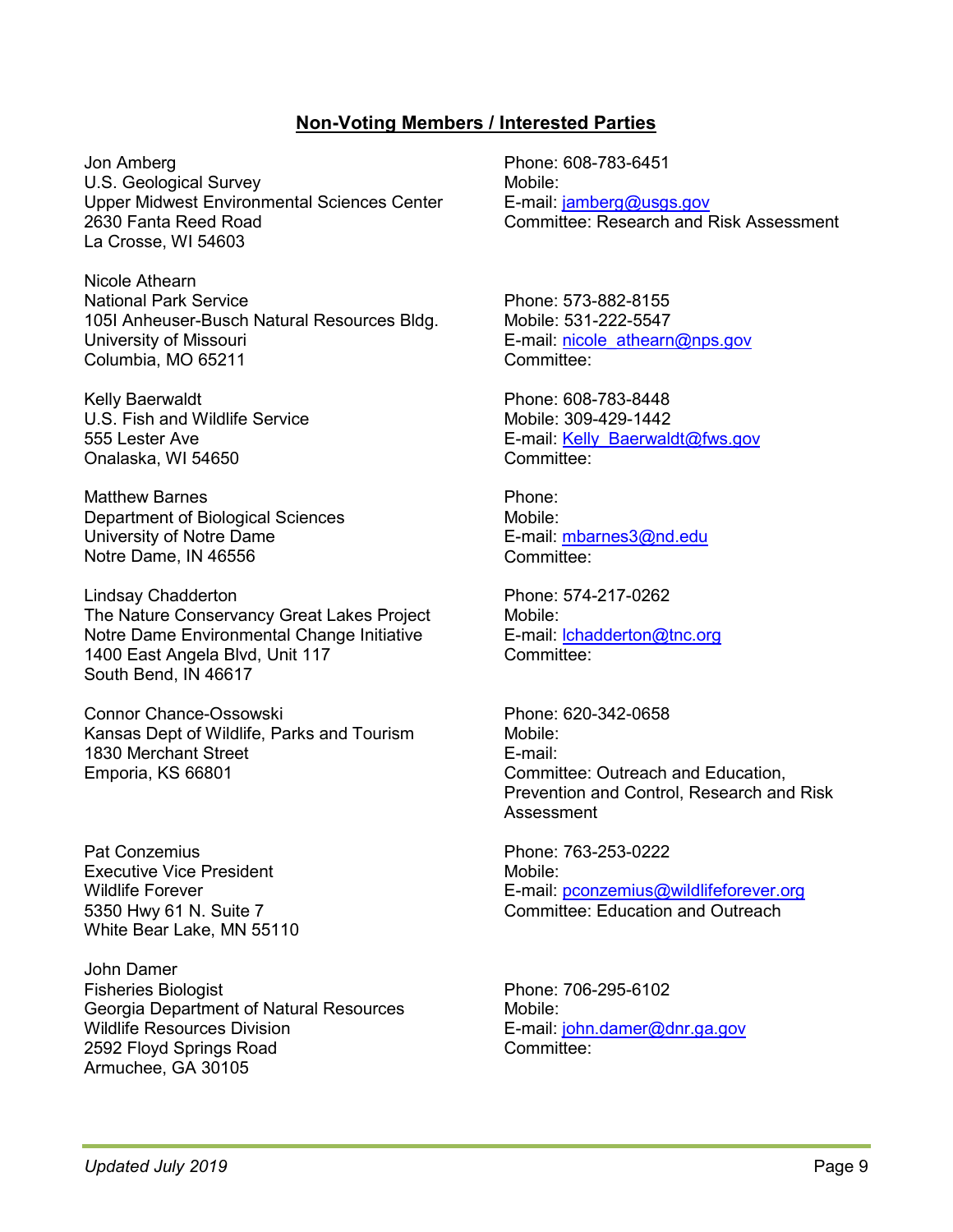Wesley Daniel U.S. Geological Survey Wetland and Aquatic Research Center 7920 NW 71st Street Gainesville, FL 32653

Nick Frohnauer Minnesota Department of Natural Resources Division of Ecological and Water Resources Box 25; 500 Lafayette Rd Saint Paul, MN 55155-4025

Mark Gaikowski U.S. Geological Survey Upper Midwest Environmental Sciences Center 2630 Fanta Reed Road LaCrosse, WI 54603

Jason Goeckler U.S. Fish & Wildlife Service 101 Park Deville Drive, Suite A Columbia MO 65203

Tom Goniea Michigan Department of Natural Resources Fisheries Division P.O. Box 30028 Lansing, MI 48909

Joanne Grady U.S. Fish & Wildlife Service 134 Union Blvd, Suite 665 Lakewood, CO 80228

Bart Hawcroft Missouri Department of Agriculture Aquaculture Program P.O. Box 630 Jefferson City, MO 65102

Neal Jackson U.S. Fish and Wildlife Service Large Rivers Coordination Office 9053 Route 148 Marion, IL 62959

Phone: 352-264-3523 Mobile: E-mail: [wdaniel@usgs.gov](mailto:wdaniel@usgs.gov)

Committee: Outreach and Education, Prevention and Control, Research and Risk Assessment

Phone: 651-259-5670 Mobile: Email: [Nick.Frohnauer@state.mn.us](mailto:Nick.Frohnauer@state.mn.us) [mndnr.gov](http://mndnr.gov/) Committee:

Phone: 608-781-6284 Mobile: E-mail: [mgaikowski@usgs.gov](mailto:mgaikowski@usgs.gov) Committee: Prevention and Control

Phone: 573-234-2132 ext 102 Mobile: 573-864-5096 E-mail: [jason\\_goeckler@fws.gov](mailto:jason_goeckler@fws.gov) Committee:

Phone: 517-373-7341 Mobile: E-mail: [gonieat@michigan.gov](mailto:gonieat@michigan.gov) Committee:

Phone: 303-236-4519 Mobile: 303-842-5268 E-mail: [Joanne\\_Grady@fws.gov](mailto:Joanne_Grady@fws.gov) Committee: Outreach and Education

Phone: 573-526-6666 Mobile: E-mail: [Bart.Hawcroft@mda.mo.gov](mailto:Bart.Hawcroft@mda.mo.gov) Committee:

Phone: 618-997-6869 x-102 Mobile: 618-579-3129 E-mail: [neal\\_jackson@fws.gov](mailto:neal_jackson@fws.gov) Committee: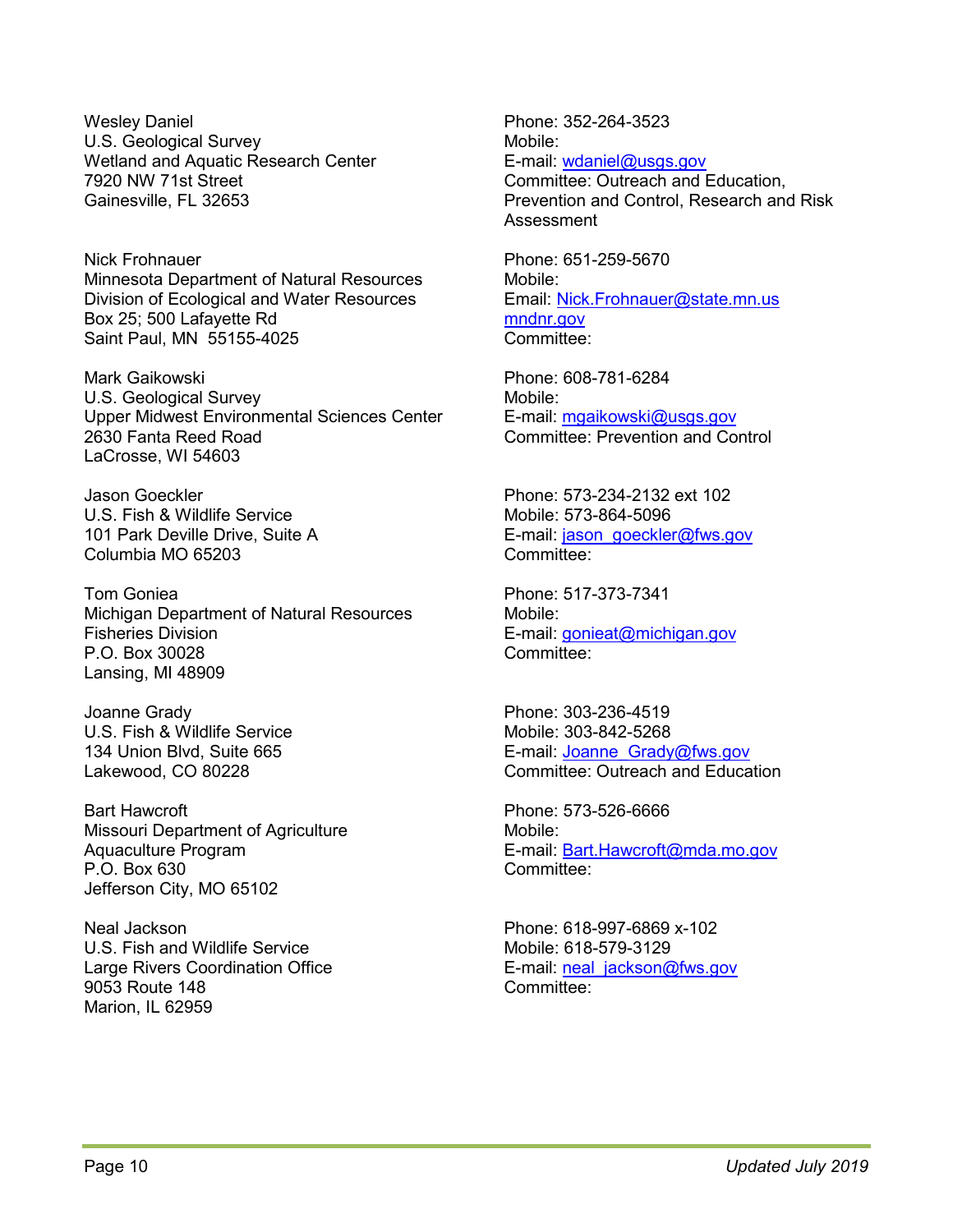Doug Jensen Minnesota Sea Grant 131 Chester Park 31 West College Street Duluth, MN 55812

Erika Jensen Great Lakes Commission 2805 S. Industrial Hwy., Suite 100 Ann Arbor, Michigan 48104

David Jude University of Michigan School of Environment and Sustainability 4440 Dana Building 440 Church St. Ann Arbor, MI 48109-1115

Cindy Kolar U.S. Geological Survey - BRD 12201 Sunrise Park Drive, MS-301 Reston, VA 20192

Sarah LeSage Michigan Department of Environmental Quality 525 West Allegan Lansing, MI 48933

Adam Martin Kentucky Dept of Fish and Wildlife Resources 30 Scenic Acres Drive Murray, KY 42071

Sally McCammon USDA - APHIS 4700 River Road Unit #98 Riverdale, MD 20737

Katherine (Kate) Wyman-Grothem U.S. Fish and Wildlife Service, Midwest Region Aquatic Invasive Species Program 5600 American Boulevard, Suite 990 Bloomington, MN 55437-1458

Bob Morgan Division of Environmental Services PA Fish and Boat Commission 450 Robinson Lane Bellefonte, PA 16823

Phone: 218-726-8712 Mobile: 218/590-7164 (preferred #) E-mail: [djensen1@umn.edu](mailto:djensen1@umn.edu) Committee:

Phone: 734-971-9135 x139 Mobile: E-mail: [ejensen@glc.org](mailto:ejensen@glc.org) Committee:

Phone: Mobile: E-mail: [djude@umich.edu](mailto:djude@umich.edu) Committee: Research and Risk Assessment

Phone: 703-648-4023 Mobile: E-mail: [ckolar@usgs.gov](mailto:ckolar@usgs.gov) Committee: Research and Risk Assessment

Phone: 517-243-4735 Mobile: E-mail: [lesages@michigan.gov](mailto:lesages@michigan.gov) Committee:

Phone: 270-753-3886 Mobile: E-mail: adam.martin@ky.gov Committee:

Phone: 301-734-5761 Mobile: E-mail: [sally.l.mccammon@aphis.usda.gov](mailto:sally.l.mccammon@aphis.usda.gov) Committee:

Phone: 612-713-5147 Mobile: E-mail: [katherine\\_wyman-grothem@fws.gov](mailto:katherine_wyman-grothem@fws.gov) Committee:

Phone: 814-359-5129 Mobile: E-mail: [robemorgan@pa.gov](mailto:robemorgan@pa.gov) Committee: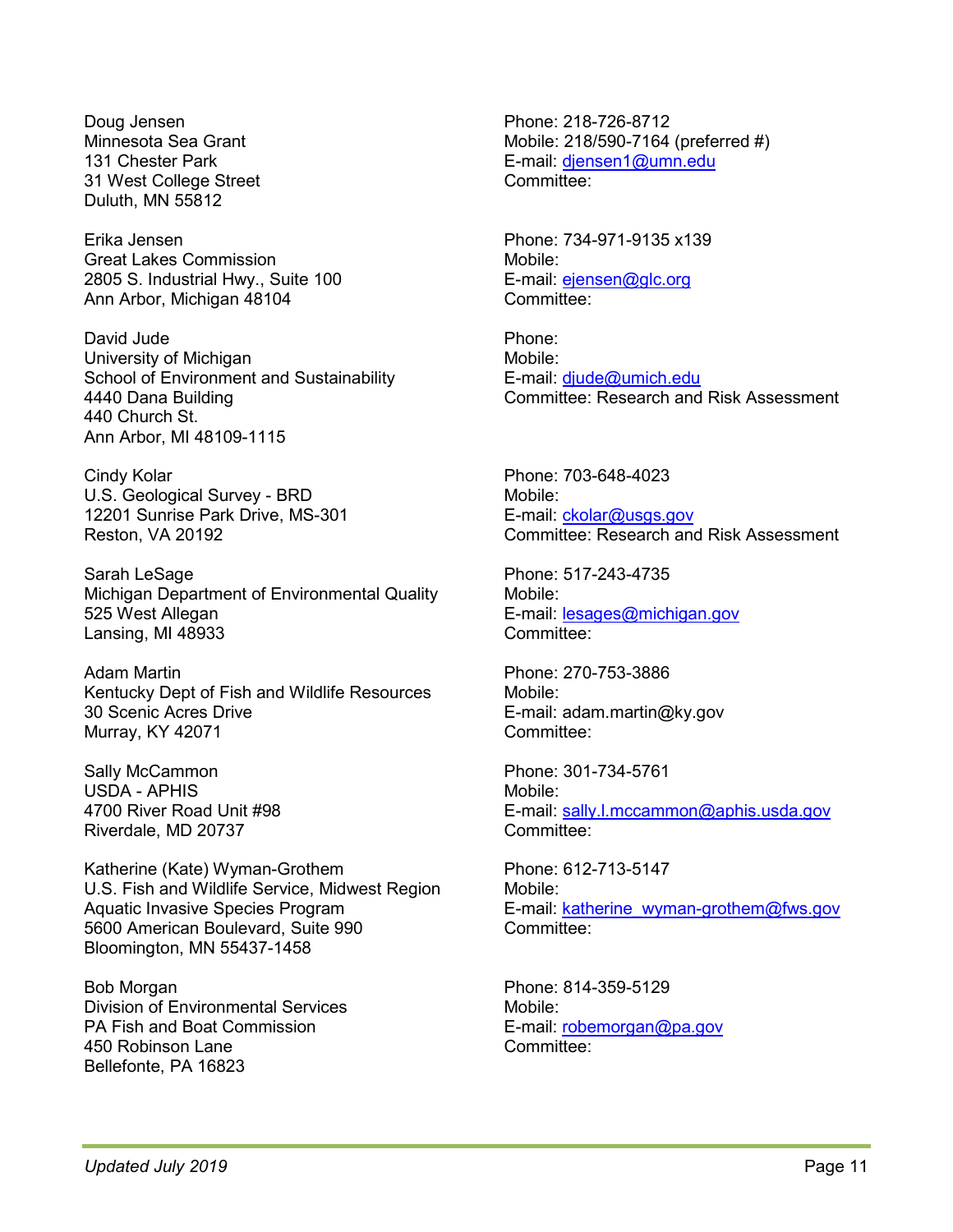Rebecca Neeley U.S. Fish and Wildlife Service La Crosse Fish and Wildlife Coordination Office 555 Lester Ave Onalaska, WI 54650

Matt Neilson U.S. Geological Survey 7920 NW 71St Street Gainesville FL 32653

Candace Parks Manitoba Conservation and Water Stewardship Water Stewardship Division, Fisheries Branch Box 20, 200 Saulteaux Crescent Winnipeg, Manitoba R3J 3W3 Canada

Emily Pherigo U.S. Fish and Wildlife Service Columbia Fish and Wildlife Conservation Office 101 Park DeVille, Suite A Columbia, MO 65203

Mike Pursley Mississippi Department of Marine Resources 1141 Bayview Ave Biloxi, MS 39530

Chris Racey Arkansas Game and Fish Commission #2 Natural Resources Drive Little Rock, AR 72205

Jerry Rasmussen Natural Resources Management Associates 4 Cobblestone Lane Le Claire, IA 52753

Angie Rodgers U.S. Fish and Wildlife Service Lower Mississippi River Fisheries Coord. Office 6578 Dogwood View Parkway, Suite A Jackson, MS 39213

Ann Runstrom U.S. Fish and Wildlife Service La Crosse Fish and Wildlife Conservation Office 555 Lester Ave Onalaska, WI 54650

Phone: 608-783-8432 Mobile: 608-780-5252 E-mail: [rebecca\\_neeley@fws.gov](mailto:rebecca_neeley@fws.gov) Committee:

Phone: 352-264-3519 Mobile: E-mail: [mneilson@usgs.gov](mailto:mneilson@usgs.gov) Committee:

Phone: 204-945-7787 Mobile: E-mail: [candace.parks@gov.mb.ca](mailto:candace.parks@gov.mb.ca) Committee:

Phone: 573-234-5032 Mobile: 573-864-5185 E-mail: [emily\\_pherigo@fws.gov](mailto:emily_pherigo@fws.gov) Committee:

Phone: 228 523-4113 Mobile: E-Mail: [mike.pursley@dmr.ms.gov](mailto:mike.pursley@dmr.ms.gov) Committee:

Phone: 501-978-7336 Mobile: E-mail: [Chris.Racey@agfc.ar.gov](mailto:Chris.Racey@agfc.ar.gov) Committee:

Phone: 563-940-7707 Mobile: E-mail: [ijrivers@aol.com](mailto:ijrivers@aol.com) Committee:

Phone: 601-321-1139 Mobile: 601-618-6034 E-mail: [angeline\\_rodgers@fws.gov](mailto:angeline_rodgers@fws.gov) Committee:

Phone: 608-783-8433 Mobile: 608-797-1473 E-mail: [ann\\_runstrom@fws.gov](mailto:ann_runstrom@fws.gov) Committee: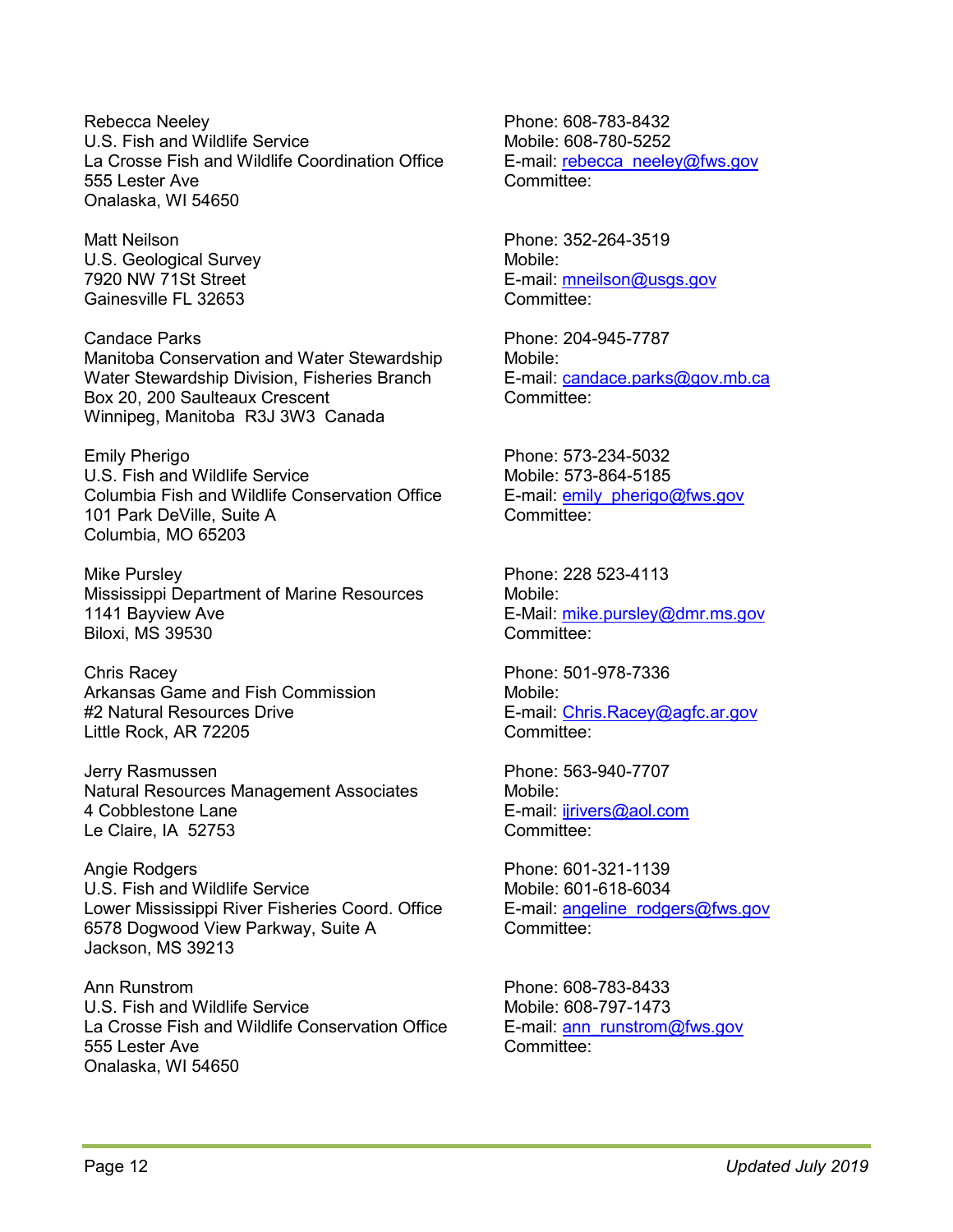Tim Schaeffer Bureau of Policy, Planning &Communications Pennsylvania Fish and Boat Commission P.O. Box 67000 Harrisburg, PA 17106-7000

Brian Schoenung Indiana Department of Natural Resources Avoca State Fish Hatchery P.O. Box 16 Avoca, IN 47420

Chuck Shea U.S. Army Corps of Engineers Chicago District 231 South LaSalle Street, Suite 1500 Chicago, IL 60604

Matthew Smith The Ohio State University 1864 Shyville Road Piketon, OH 45661

Sue Thompson Carnegie Mellon University 129 E. Sycamore St. Pittsburgh, PA 15211

Dave Tunink Nebraska Game and Parks Commission 2200 N. 33rd P.O. Box 30370 Lincoln, NE 68503

Michael Watkins U.S. Army Corps of Engineers 601 East 12th Street, Suite 0402 Kansas City, MO 64106

James Whalen U.S. Forest Service, Southern Region – R8 1720 Peachtree RD NW, Suite 816 Atlanta, GA 30309

Greg Whitledge Fisheries & Illinois Aquaculture Center Department of Zoology Southern Illinois University Carbondale, IL 62901-6511

Phone: 717-705-7807 Mobile: E-mail: [tischaeffe@pa.gov](mailto:tischaeffe@pa.gov) Committee:

Phone: 812-279-1215 Mobile: E-mail: [bschoenung@dnr.IN.gov](mailto:bschoenung@dnr.IN.gov) Committee:

Phone: 312-846-5568 Mobile: 312-860-0126 E-mail: [Charles.B.Shea@usace.army.mil](mailto:Charles.B.Shea@usace.army.mil) Committee:

Phone: 740-289-2071 x-121 Mobile: E-mail: [matthewasmith44@gmail.com](mailto:matthewasmith44@gmail.com) Committee:

Phone: 412-481-2157 Mobile: E-mail: [satarctia@gmail.com](mailto:satarctia@gmail.com) Committee: Research and Risk Assessment

Phone: 402-471-5553 Mobile: E-mail: [Dave.Tunink@nebraska.gov](mailto:Dave.Tunink@nebraska.gov) Committee:

Phone: 816-389-3651 Mobile: E-mail: [Michael.A.Watkins@usace.army.mil](mailto:Michael.A.Watkins@usace.army.mil) Committee:

Phone: 843-336-2222 Mobile: 479-970-2436 E-mail: [James.Whalen@usda.gov](mailto:James.Whalen@usda.gov) Committee:

Phone: 618-453-6089 Mobile: E-mail: [gwhit@siu.edu](mailto:gwhit@siu.edu) Committee: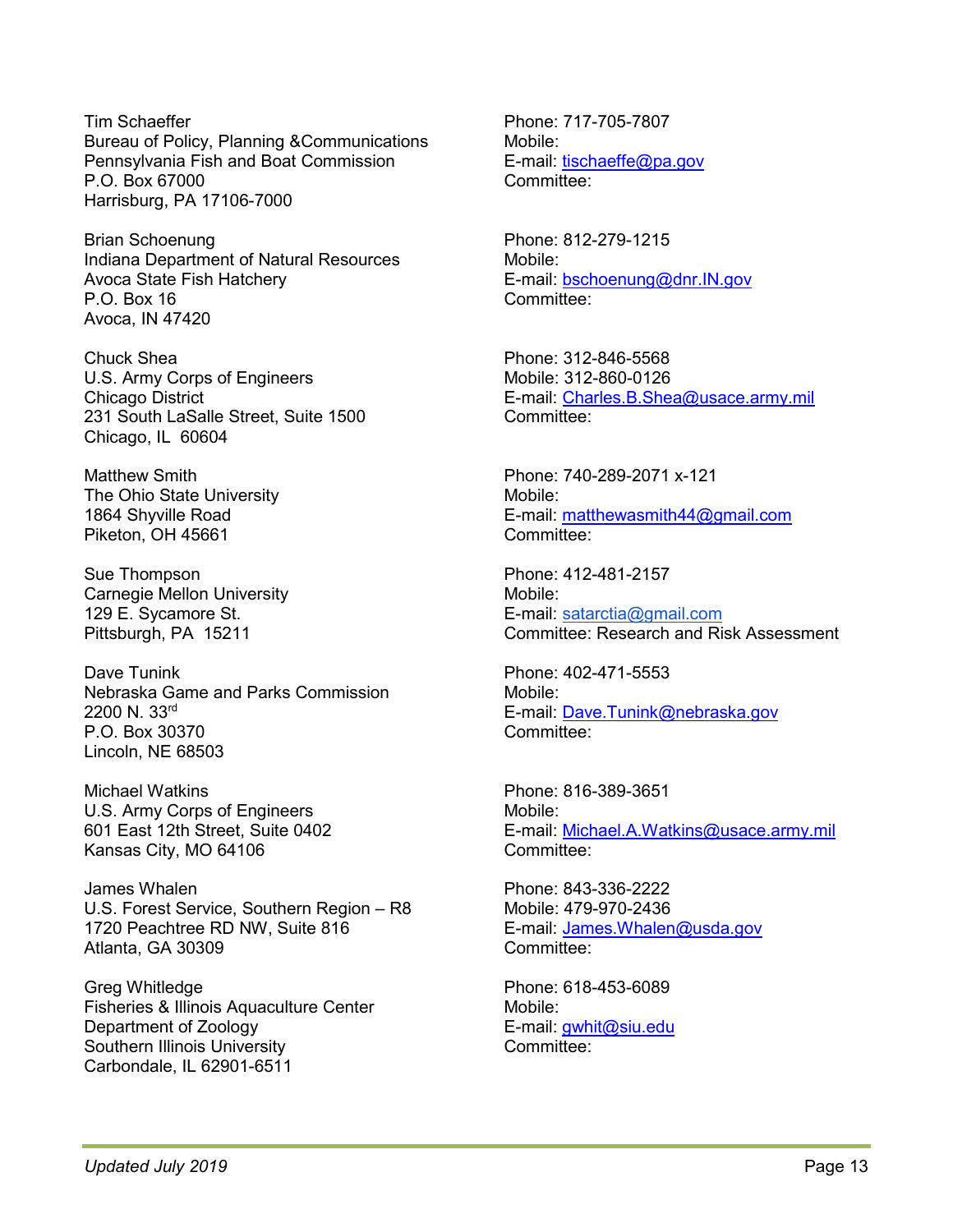Cindy Williams U.S. Fish & Wildlife Service Region 4 Fisheries Program Office 1875 Century Blvd, Suite 250 Atlanta GA 30345

Phone: 404 679-4148 Mobile: 404-345-4238 E-mail: [cynthia\\_williams@fws.gov](mailto:cynthia_williams@fws.gov) Committee: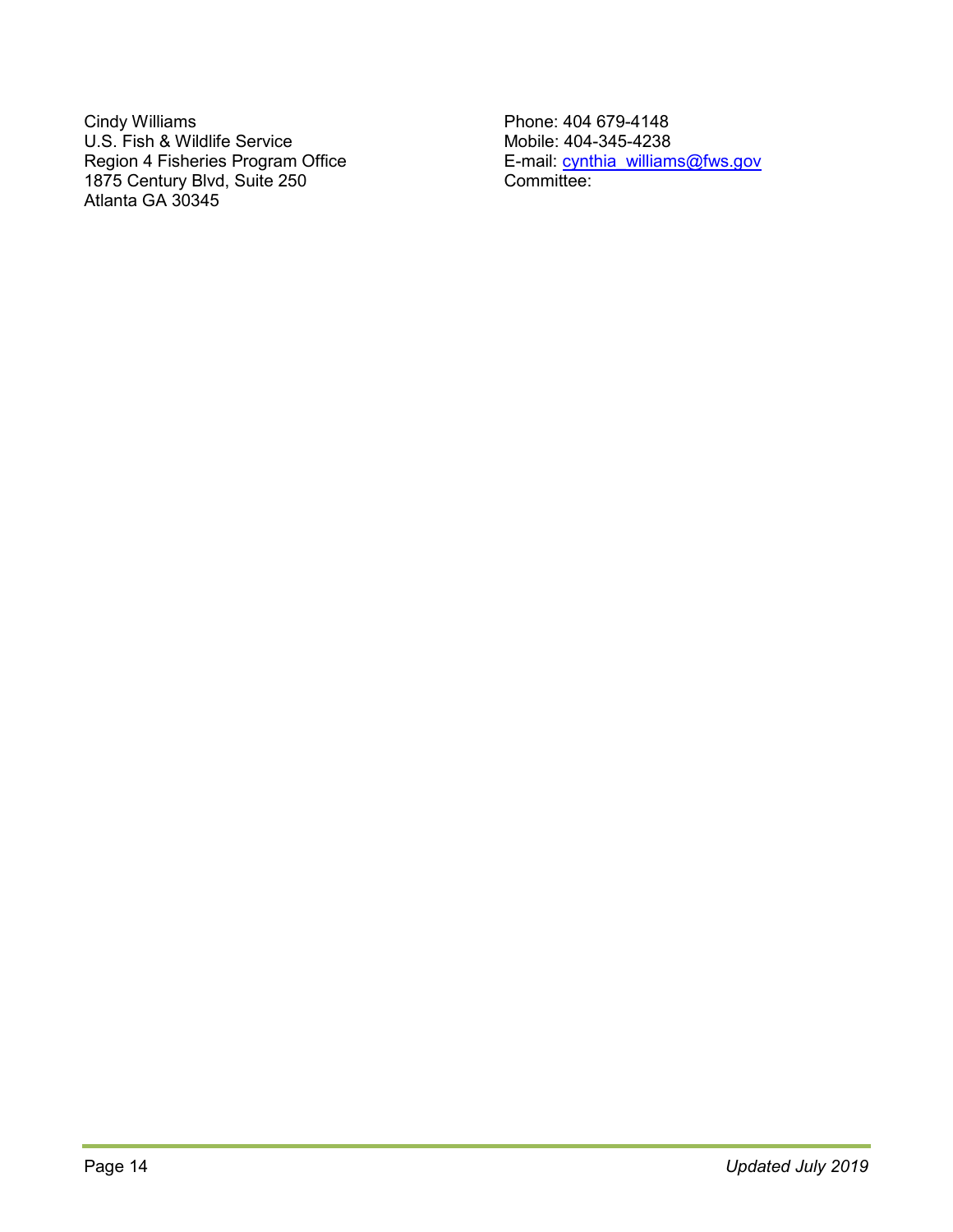#### **Outreach and Education Committee**

| Chair: Luci Cook-Hildreth<br>Luci.Cook-hildreth@tpwd.state.tx.us |
|------------------------------------------------------------------|
|------------------------------------------------------------------|

Voting Members Ron Brooks [ron.brooks@ky.gov](mailto:ron.brooks@ky.gov) Pat Charlebois [charlebo@illinois.edu](mailto:charlebo@uiuc.edu) David Roddy [david.roddy@tn.gov](mailto:david.roddy@tn.gov) Heidi Wolf [heidi.wolf@state.mn.us](mailto:heidi.wolf@state.mn.us)

Julie Anderson [JAnderson@agcenter.lsu.edu](mailto:JAnderson@agcenter.lsu.edu) Kim Bogenschutz [Kim.Bogenschutz@dnr.iowa.gov](mailto:Kim.Bogenschutz@dnr.iowa.gov) Tim Campbell (Alternate) [Tim.Campbell@uwex.edu](mailto:Tim.Campbell@uwex.edu) Dennis Riecke [dennisr@mdwfp.state.ms.us](mailto:dennisr@mdwfp.state.ms.us) Curtis Tackett [curtis.tackett@odwc.ok.gov](mailto:curtis.tackett@odwc.ok.gov) Allison Zach [azach3@nebraska.gov](mailto:azach3@nebraska.gov)

#### Non-voting Members

| <b>Connor Chance-Ossowski</b> |                                |
|-------------------------------|--------------------------------|
| <b>Pat Conzemius</b>          | pconzemius@wildlifeforever.org |
| <b>Wesley Daniel</b>          | wdaniel@usgs.gov               |
| Neal Jackson                  | neal.jackson@ky.gov            |
| Doug Jensen                   | djensen1@umn.edu               |
| Joanne Grady                  | Joanne Grady@fws.gov           |
|                               |                                |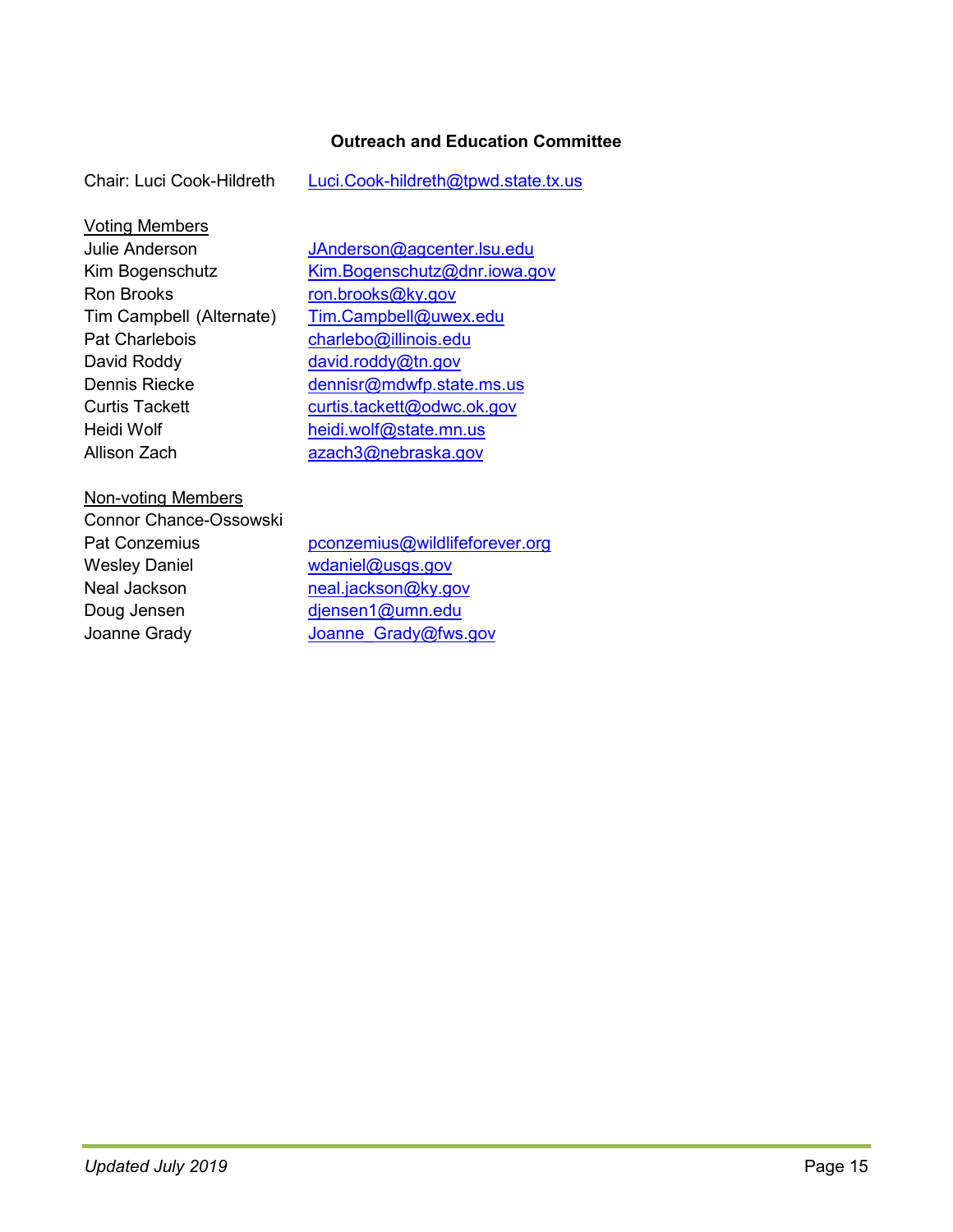### **Prevention and Control Committee**

#### Voting Members

Bill Bolen [bolen.bill@epa.gov](mailto:bolen.bill@epa.gov) Eric Fischer [efischer@dnr.in.gov](mailto:efischer@dnr.in.gov) Jessica Howell **imhowell@nd.gov** Doug Keller (alternate) [dkeller@dnr.in.gov](mailto:dkeller@dnr.in.gov) Eileen Ryce (alternate) [eryce@mt.gov](mailto:eryce@mt.gov)

#### Non-voting Members

Connor Chance-Ossowski Wesley Daniel **Wesley Daniel Wesley Daniel** Wesley Daniel Wesley Burner Wesley Burner Wesley Burner Wesley American Sam Finney Sam Finney@fws.gov Mark Gailkowski metal musikowski@usgs.gov

#### **Chair:Jimmy Barnett** [Jimmy.Barnett@agfc.ar.gov](mailto:Jimmy.Barnett@agfc.ar.gov)

Kim Bogenschutz [Kim.Bogenschutz@dnr.iowa.gov](mailto:Kim.Bogenschutz@dnr.iowa.gov) Mark Cornish [mark.a.cornish@usace.army.mil](mailto:mark.a.cornish@usace.army.mil) Kenda Flores [Kenda.flores@mdc.mo.gov](mailto:Kenda.flores@mdc.mo.gov) John Navarro **ighter in the state of the state of the state** of the state of the state of the state of the state Chris Steffan [chris.steffen@ksoutdoors.com](mailto:chris.steffen@ksoutdoors.com) Bob Wakeman **[robert.wakeman@wisconsin.gov](mailto:robert.wakeman@wisconsin.gov)** 

Dave Tuninik [Dave.Tunink@nebraska.gov](mailto:Dave.Tunink@nebraska.gov)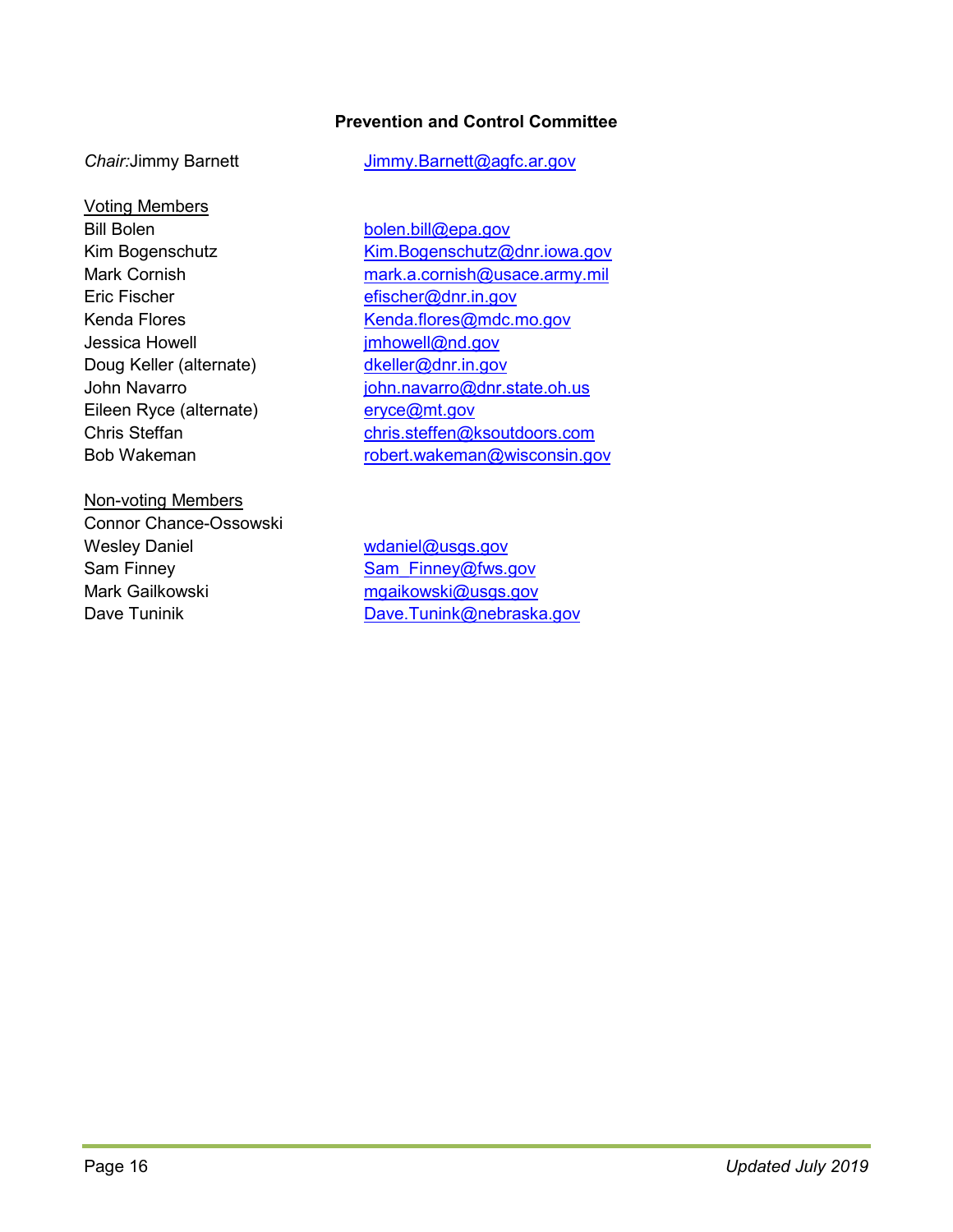# **Research and Risk Assessment Committee**

Chair: Duane Chapman [dchapman@usgs.gov](mailto:dchapman@usgs.gov)

Voting Members

| Eugene Braig (alternate) | braig.1@osu.edu            |
|--------------------------|----------------------------|
| <b>Eric Fischer</b>      | efischer@dnr.in.gov        |
| Peter Sorensen           | soren003@umn.edu           |
| <b>Chris Steffen</b>     | chris.steffen@ks.gov       |
| <b>Andrew Stump</b>      | Andrew.Stump@ky.gov        |
| <b>Curtis Tackett</b>    | curtis.tackett@odwc.ok.gov |
| Brian Wagner (alternate) | bkwagner@agfc.state.ar.us  |

| <b>Non-voting Members</b>     |                            |
|-------------------------------|----------------------------|
| Jon Amberg                    | jamberg@usgs.gov           |
| <b>Connor Chance-Ossowski</b> |                            |
| <b>Wesley Daniel</b>          | wdaniel@usgs.gov           |
| Jason Euchner                 | jason.euchner@dnr.iowa.gov |
| David Jude                    | $diude@$ umich.edu         |
| Mike Hoff                     | michael hoff@fws.gov       |
| Scott Knight                  | sknight@ars.usda.gov       |
| Cindy Kolar                   | ckolar@usgs.gov            |
| Peter Sorensen                | soren003@umn.edu           |
| Sue Thompson                  | sthomp@andrew.cmu.edu      |
|                               |                            |